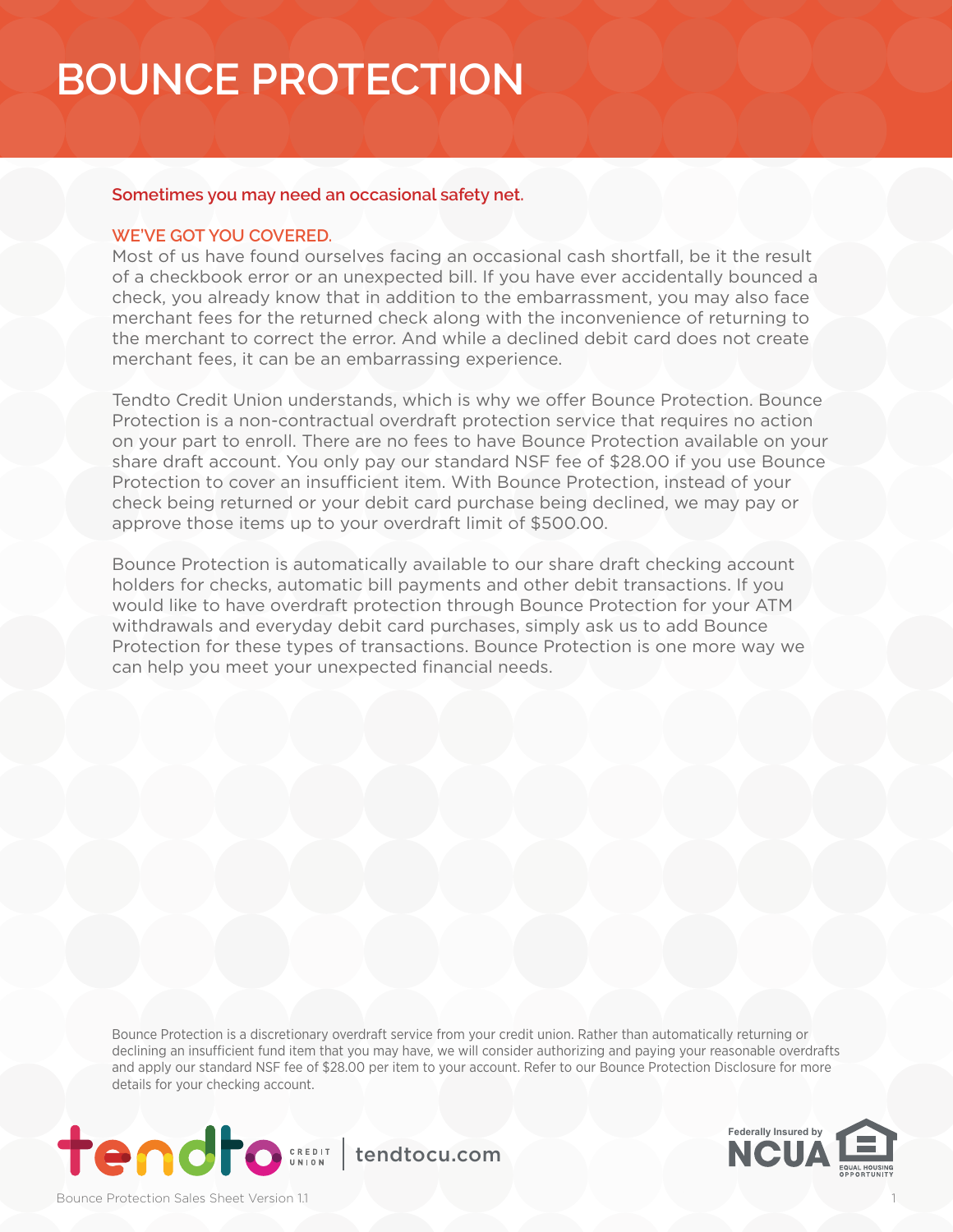#### **Bounce Protection FAQs**

#### **WHAT IS BOUNCE PROTECTION?**

Bounce Protection is a non-contractual overdraft protection service that we offer to our members with eligible share draft (checking) accounts. As long as you maintain your account in good standing, we may cover insufficient fund items up to your approved limit of \$500.00. We will charge our normal NSF fee of \$28.00 and send you a notice each time an overdraft occurs. You are required to bring your account to a positive balance within 30 days.

#### **HOW CAN I HAVE OVERDRAFT COVERAGE FOR MY CHECKS, AUTOMATIC BILL PAYMENTS AND OTHER DEBIT TRANSACTIONS USING MY ACCOUNT NUMBER?**

Bounce Protection is automatically added to your account for checks, automatic bill payments and other debit transactions using your account number, such as a gym membership, electric bill, etc. You can remove this service at any time by contacting us.

#### **HOW CAN I HAVE OVERDRAFT COVERAGE FOR ATM WITHDRAWALS AND DEBIT CARD PURCHASES?**

Simply contact us and ask to add overdraft coverage for your ATM withdrawals and everyday debit card purchases (see opt-in form for details). There are no applications or credit approvals necessary. You can revoke this service at any time by contacting us.

#### **HOW CAN BOUNCE PROTECTION BENEFIT ME?**

Bounce Protection may save you the embarrassment of having your debit card declined or the expense of a returned check due to an error in your checkbook, an unplanned expense or just a shortage on cash between paydays.

#### **HOW DOES BOUNCE PROTECTION WORK?**

With Bounce Protection, if we receive an item that causes the balance in your account to go below zero, as a courtesy, we may pay the item up to \$500.00; including the overdraft fee.

#### **ARE OTHER OVERDRAFT PROTECTION OPTIONS AVAILABLE?**

Yes, we also offer overdraft protection through a link to your savings account, which may be less expensive than Bounce Protection. To learn more, ask us about this plan.

#### **IS BOUNCE PROTECTION A LOAN?**

No. There are no loan applications to complete. It is a service provided by the Credit Union to assist you with occasional overdrafts.

Refer to our Bounce Protection Disclosure for more details for your checking account.



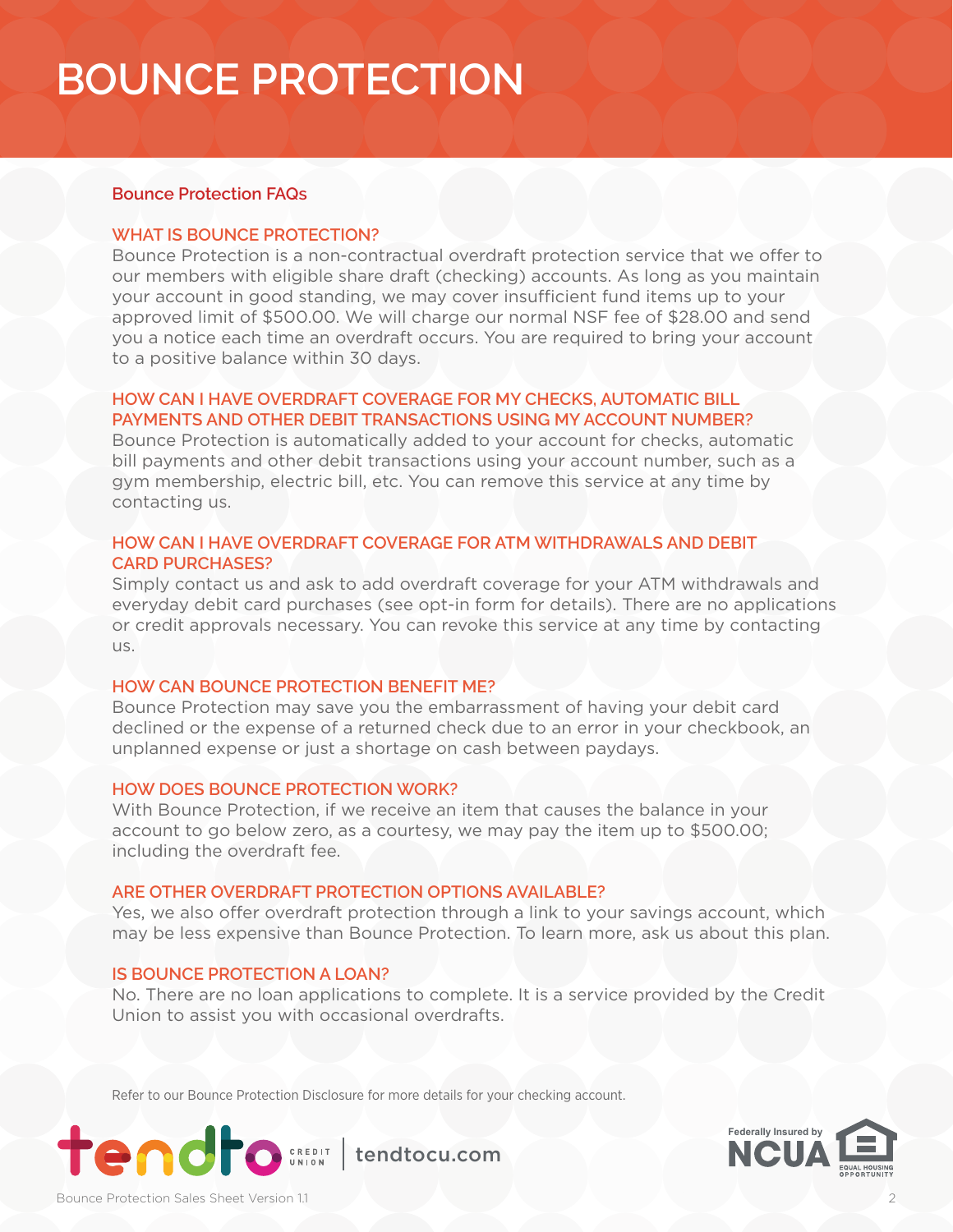## **HOW WILL I KNOW IF I USE MY BOUNCE PROTECTION?**

We will mail you a notice the first time you have an overdraft on your account that activates Bounce Protection. Additionally, we will send reminder letters of any overdrafts in excess of 15 days until you bring your account to a positive balance.

## **WHAT IF I GO OVER MY BOUNCE PROTECTION LIMIT?**

If you exceed the Bounce Protection limit, any additional items will be returned or declined when presented for authorization or payment.

## **IS THERE A CHARGE FOR BOUNCE PROTECTION?**

There are no fees to have the service available on your account. If you use Bounce Protection you will be charged our standard fee of \$28.00 for each insufficient item as described in our Bounce Protection Disclosure. The charges associated with Bounce Protection are also listed in the Fee Schedule.

## **IF I USE MY BOUNCE PROTECTION, HOW LONG DO I HAVE TO BRING MY ACCOUNT INTO BALANCE?**

You should bring your checking account to a positive balance as soon as possible. To keep your account in good standing, you have 30 days to pay any overdraft and associated fees. However, depending on the situation, we can ask for repayment at any time. Any deposit made automatically or by you will first be applied to any overdrawn balance and associated fees.

### **WHAT HAPPENS IF I CAN'T BRING MY ACCOUNT TO A POSITIVE BALANCE?**

If your balance remains negative for 30 days, your Bounce Protection will be suspended or revoked and you risk losing your checking privileges. The service may be reinstated when your account returns to good standing.

We encourage you to always manage your finances responsibly and use Bounce Protection as an occasional safety net.

Refer to our Bounce Protection Disclosure for more details for your checking account.